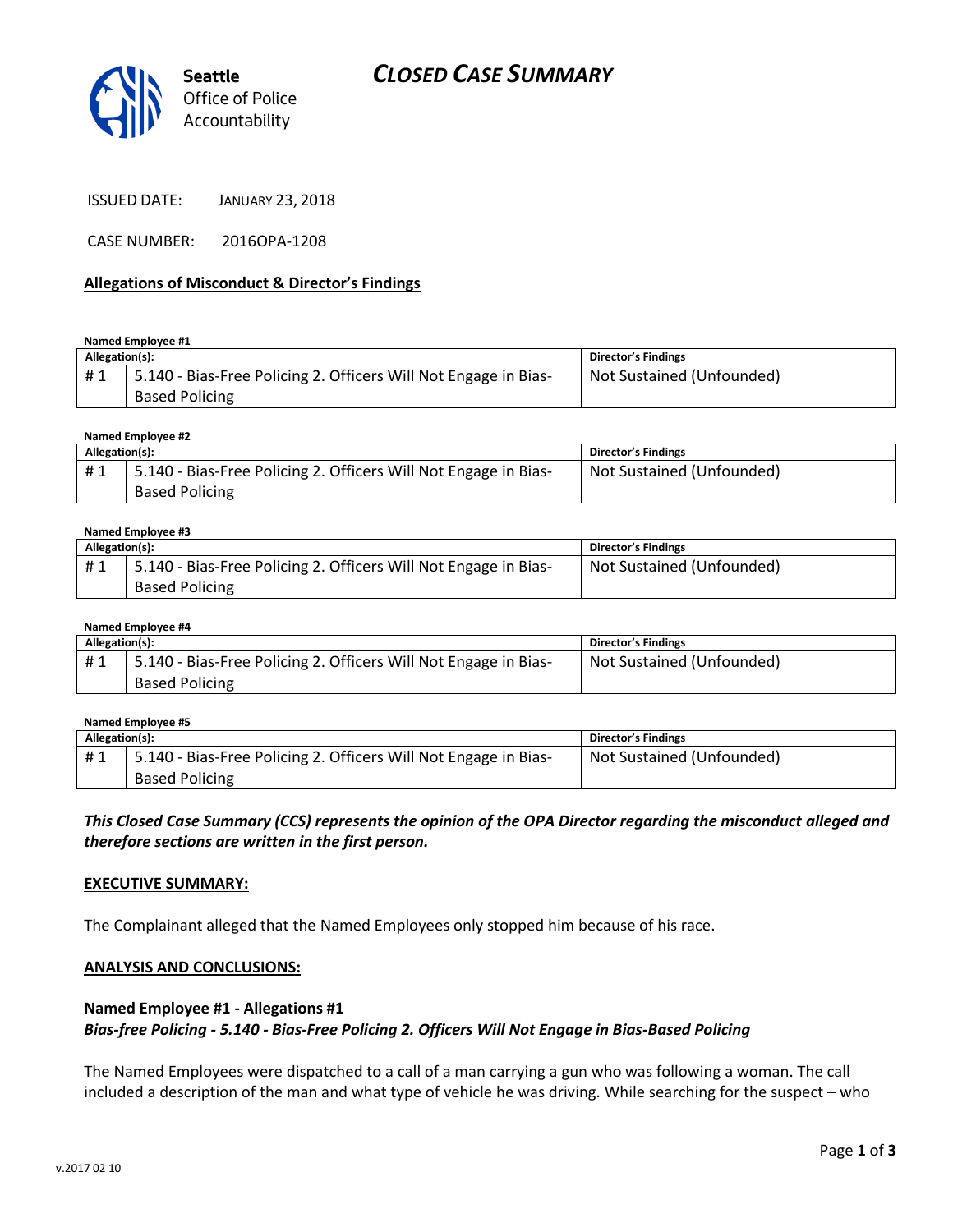

# *CLOSE CASE SUMMARY*

OPA CASE NUMBER: 2016OPA-1208

was later identified as the Complainant, the officers found a vehicle stopped in the middle of the road with the lights turned off. It matched the vehicle description provided on the call.

When officers approached, the Complainant, who was in the vehicle, turned into a driveway. The Complainant then walked towards the officers with his hands in his pockets. The Complainant matched the suspect description that had been provided. The officers ordered the Complainant to sit on the ground on multiple occasions but he did not. The Complainant continued to approach the officers and indicate that they were racist, were engaging in law enforcement activity towards him because he was African-American, and that the officers had no legal authority to stop him. During this time, the Complainant was animated and verbally aggressive towards the officers.

The Named Employees ultimately detained the Complainant. The victim arrived at the scene and positively identified the Complainant as the suspect and the Complainant's vehicle as belonging to the suspect. The Complainant was then placed under arrest.

Based on the Complainant's conduct and on the fact that both he and his vehicle matched the descriptions provided by the caller, the officers had reasonable suspicion to detain him. Moreover, once he and his vehicle were identified by the victim, the officers had probable cause to place him under arrest.

Both during and subsequent to his arrest the Complainant asserted that he was subjected to biased policing. Accordingly, a supervisor was notified, this matter was ultimately referred to OPA, and this investigation ensued.

The entire interaction between the Named Employees and the Complainant was captured on In-Car Video. During the incident, the Named Employees appeared to be professional and patient with the Complainant despite his angry and hostile responses to their questions and the curse words and slurs he directed towards them. Simply stated, there is no evidence that the Named Employees engaged in biased policing. The Complainant was stopped and arrested based on the fact that he and his vehicle matched the descriptions provided by the victim and because he was positively identified after the fact – not due to bias on the part of any SPD employee. As such, I recommend that this allegation be Not Sustained – Unfounded.

## Recommended Finding: **Not Sustained (Unfounded)**

# **Named Employee #2 - Allegation #1** *Bias-free Policing - 5.140 - Bias-Free Policing 2. Officers Will Not Engage in Bias-Based Policing*

For the reasons stated above (*see* Named Employee #1, Allegation #1), I recommend that this allegation be Not Sustained – Unfounded.

Recommended Finding: **Not Sustained (Unfounded)**

# **Named Employee #3 - Allegation #1** *Bias-free Policing - 5.140 - Bias-Free Policing 2. Officers Will Not Engage in Bias-Based Policing*

For the reasons stated above (*see* Named Employee #1, Allegation #1), I recommend that this allegation be Not Sustained – Unfounded.